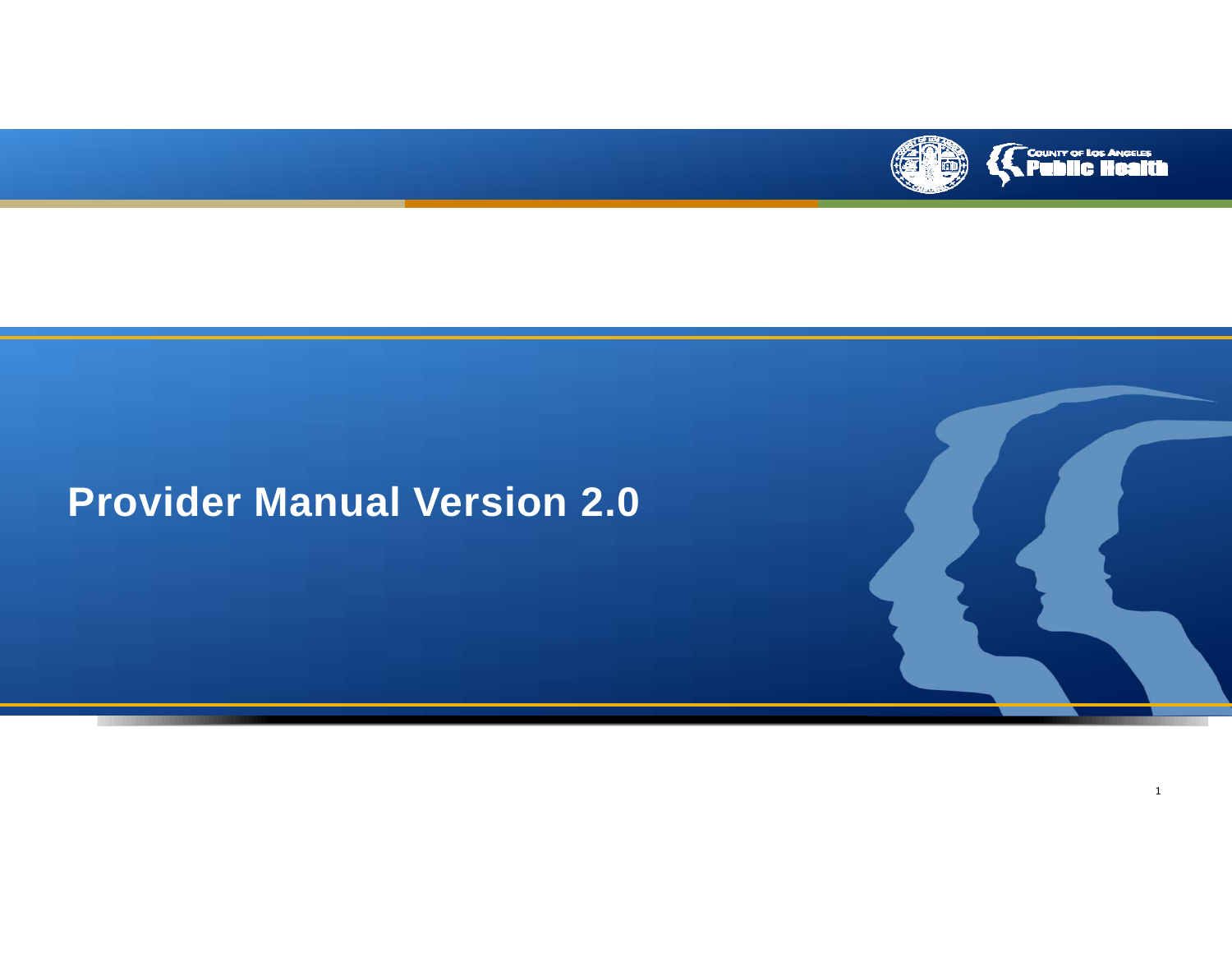

 $\overline{\phantom{0}}$ 

# **The Provider Manual Is…**

- An integrated guide for Substance Abuse Prevention and Control (SAPC's) network of providers containing updated substance use disorder (SUD) treatment benefits, standards, procedures, and policies as aligned with the Drug Medi-Cal Organized Delivery System Waiver requirements
- A great resource for all levels of staff working at a SUD treatment provider.
- Roadmap to successfully implementing the START-ODS program

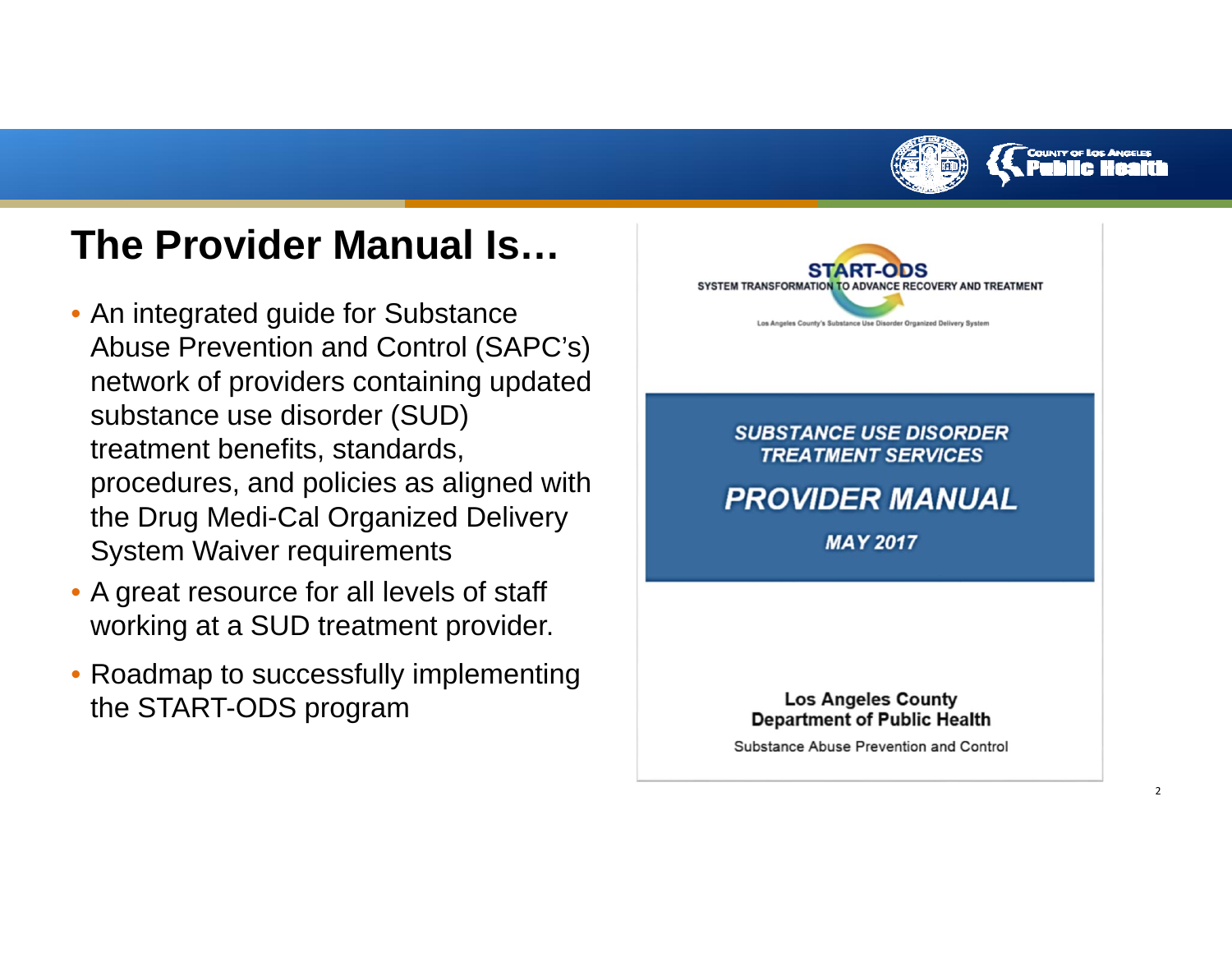

#### **COUNTY OF LOS ANGELES**

3

# **Provider Manual Has…**

The following 5 Sections:

- 1. Modernizing Substance Abuse Treatment
- 2. Patient Services Standards
- 3. Clinical Process Standards
- 4. Business Process Standards
- 5. Appendix

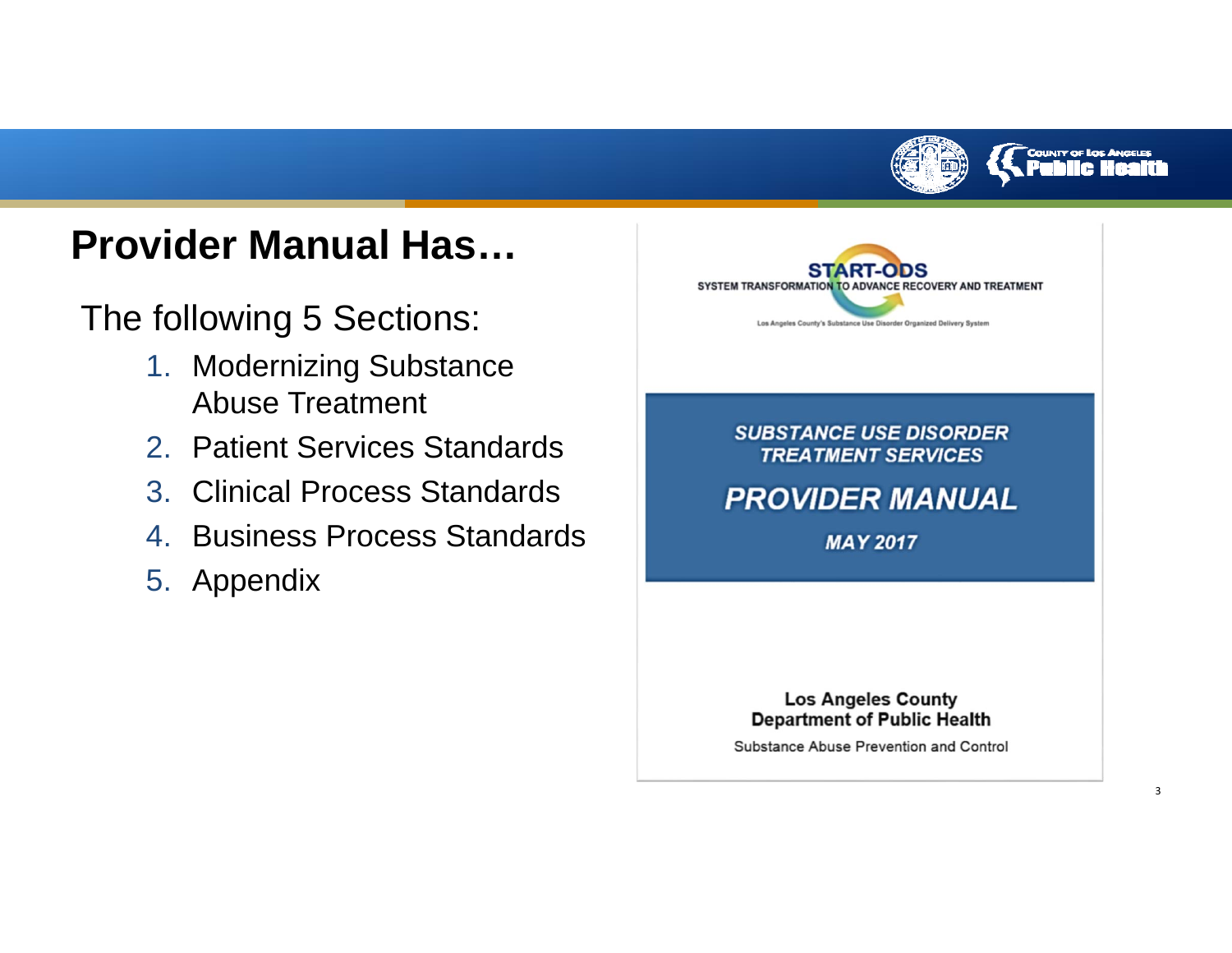

## **How to Use the Provider Manual**

- Determine what information you need (e.g. topic, key terms, etc.)
- Identify which Section (2, 3, or 4) would most likely have this information.
- Peruse the Table of Contents to find the appropriate subsection
- If using a PDF version you can click on the title of the subsection and be taken directly to the section. You can also search for a particular term.
- You have the information you need.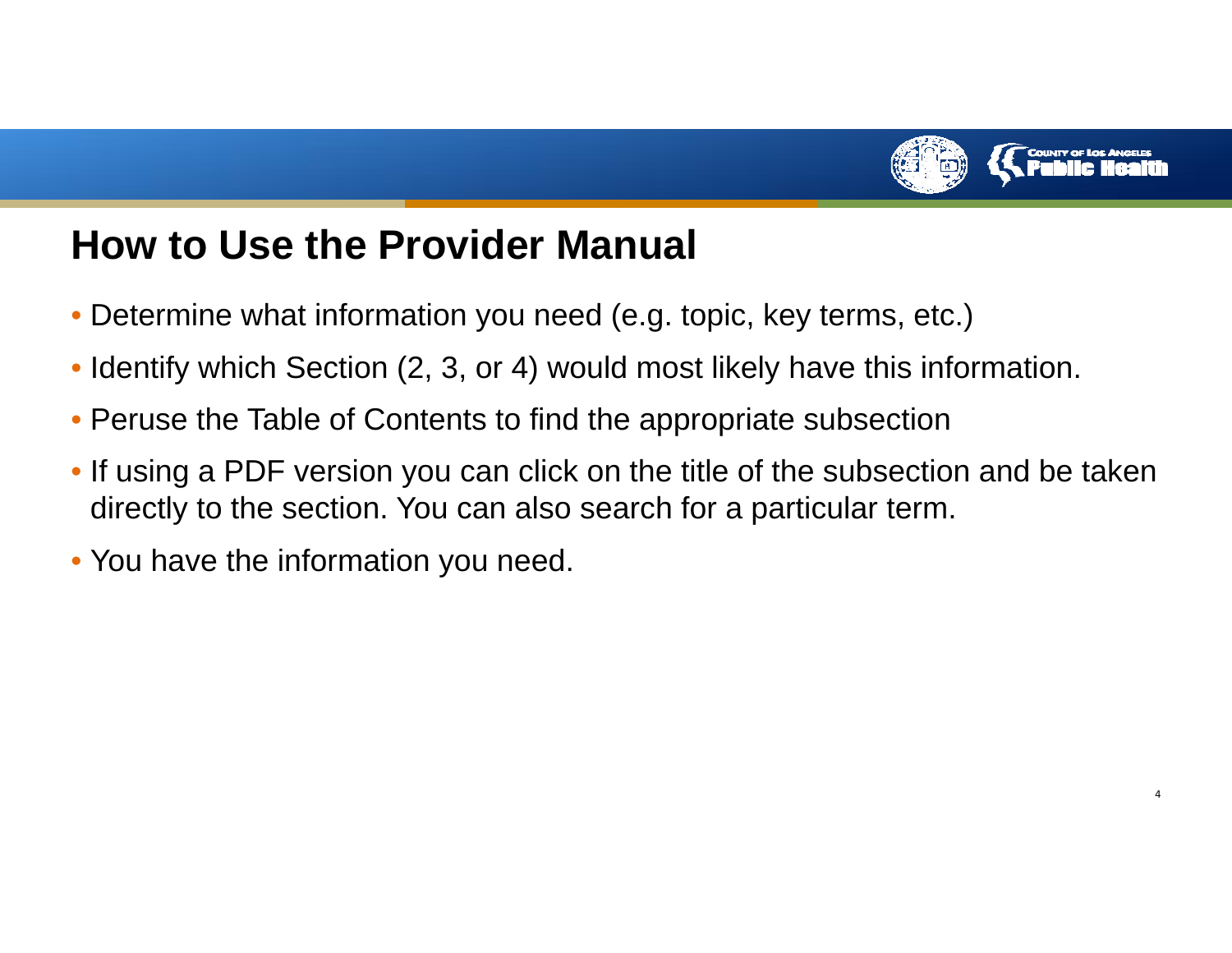

#### **Changes and Updates to the Provider Manual – Section 2**

- – Eligibility Determination and Establishing Benefits
	- In Year 1 SAPC will pay the first 45 days of treatment for all Medi-Cal eligible patients while the provider is working to aid the patient establish benefits.
	- Medi-Cal beneficiaries from other health plans are entitled to the full SUD benefit package and need to be referred to an appropriate Network Provider.
	- Dual Medi-Cal and Medicare individuals are entitled to the full DMC benefit package. Medicare does not need to be billed first and any Medicare associated share-of-cost cannot be collected before delivery of services.
	- For individuals with private insurance (e.g., employer-sponsored, small group, or individual commercial insurance) and also Medi-Cal, the private insurance coverage must be fully utilized before Medi-Cal coverage can be accessed.
	- For share of cost Medi-Cal, the patient must pay an amount towards medical expenses prior to receiving Medi-Cal benefits for that month.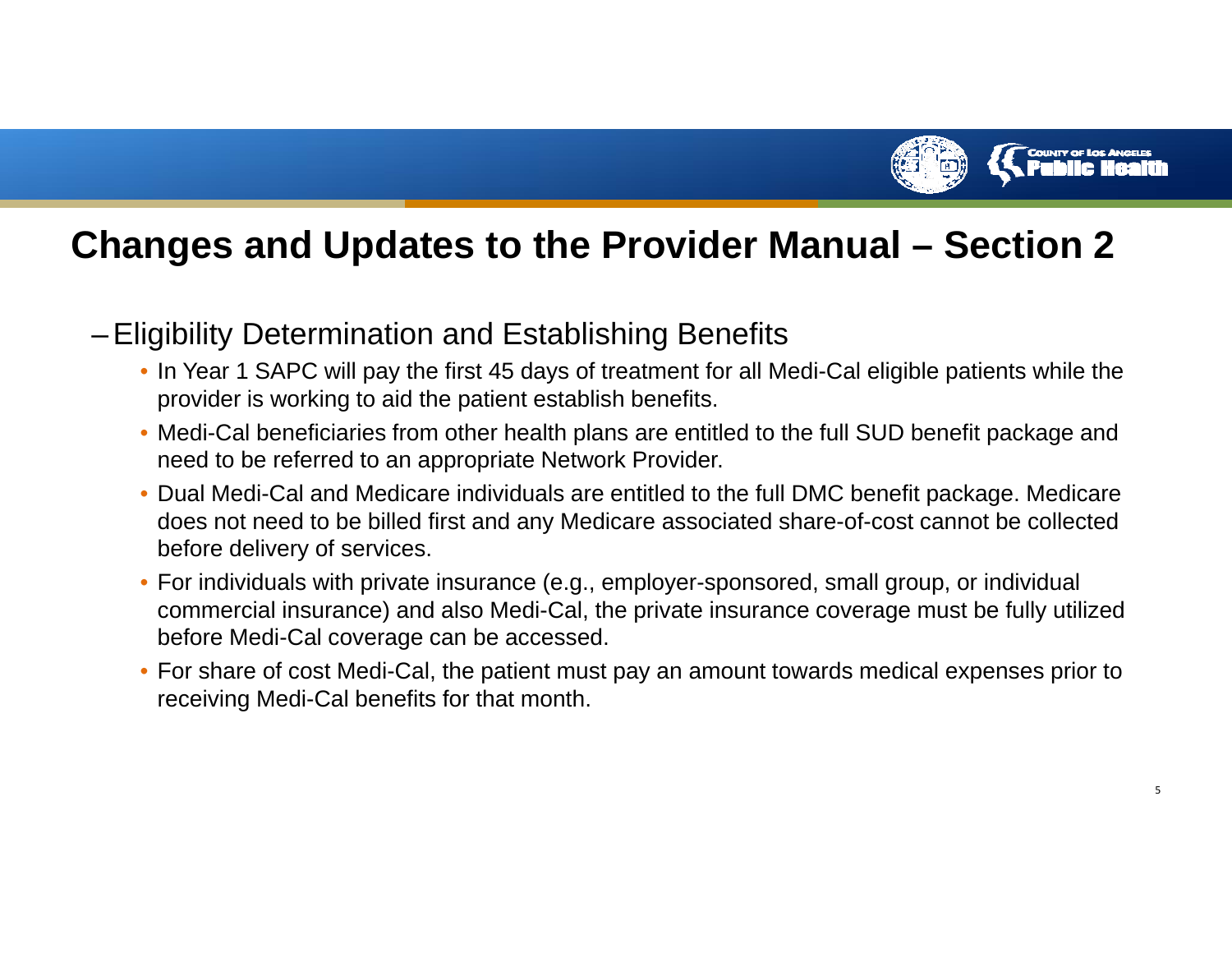

#### **Changes and Updates to the Provider Manual – Section 2**

–Outpatient for At-risk Youth and Young Adults (1.0-AR)

- For your convenience, a new header was created to clearly indicate the number of treatment hours for Youth and young adults who only meet At-Risk Criteria.
- – Residential Service Hour Requirements
	- Clients not fulfilling the SAPC-required minimum hour or service unit requirement, per ASAM level of care, need to be stepped down to a lower level of care and further reimbursement will be disallowed.
	- When services provided are less than the minimum, it must be clinically necessary (e.g., hospitalized, on pass) and documented in the progress notes.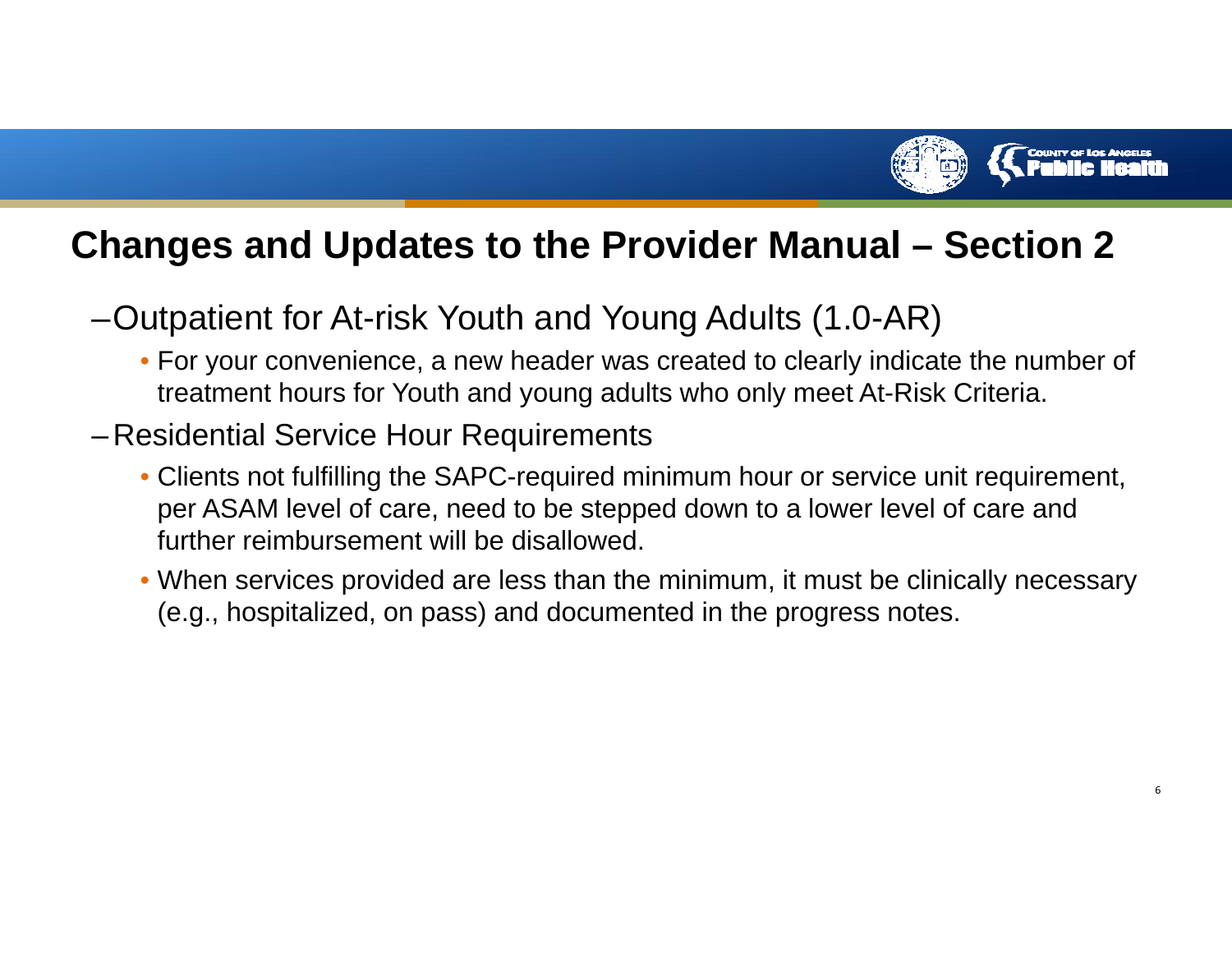

#### **Changes and Updates to the Provider Manual – Section 2**

- Recovery Support Services Medical Necessity Definition
	- Medical necessity exists for any individual transitioning into RSS directly from treatment. If there is a lapse between treatment discharge and receipt of RSS, or RSS is discontinued, a screening needs to occur to determine if RSS is still the appropriate service level.
- – Recovery Bridge Housing
	- Residential step down (homeless patients stepping down from residential treatment into RBH) now included as a high-risk patient population to be prioritized for RBH at the SUD treatment provider level.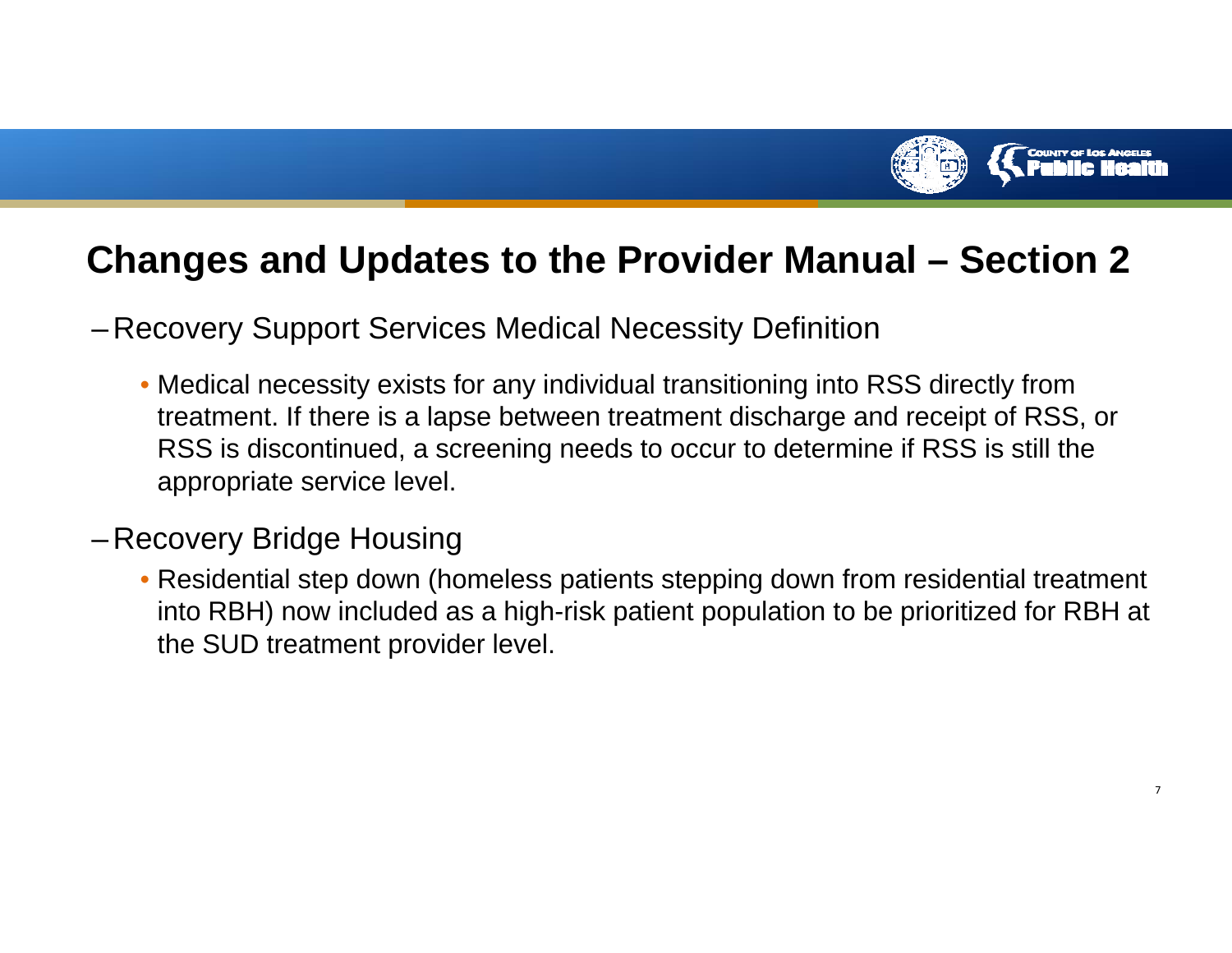

### **Changes and Updates to the Provider Manual – Section 3**

- –Utilization management notification timeframes have been updated.
- – Information for Intensive Inpatient Treatment was added to the Preauthorized Services section.
- – Timeframes for submitting initial service requests for authorized services have been changed from 3 business days to 7 calendar days.
- A section for the Initial Treatment Plan has been added to the Treatment Plan Minimum Requirements table.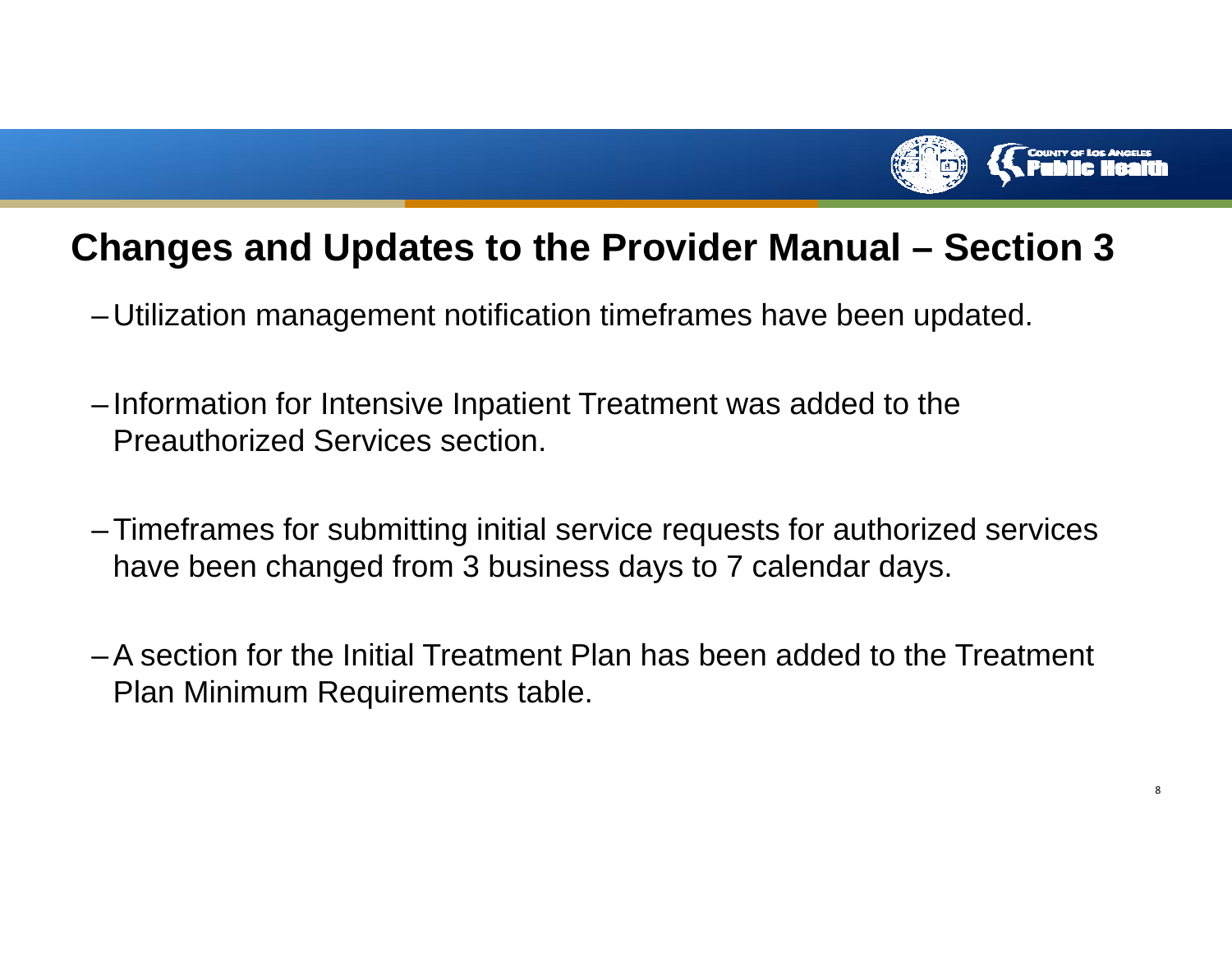

# **Populations-Based Services**

- These populations have unique needs and reporting requirements that are dictated by County partners or other entities such as the Courts.
- - Population-Based Services:
	- Family Services (e.g., California Work Opportunity and Responsibility to Kids (CalWORKs), Family Dependency Drug Court, Perinatal,, General Relief, Promoting Safe and Stable Families – Time Limited Family Reunification [PSSF-TLFR])
	- Criminal Justice (e.g., Assembly Bill 109, Specialized Adult Drug Courts, Alternatives to Custody programs, Proposition 36)
	- Juvenile Justice Crime Prevention Act (JJCPA)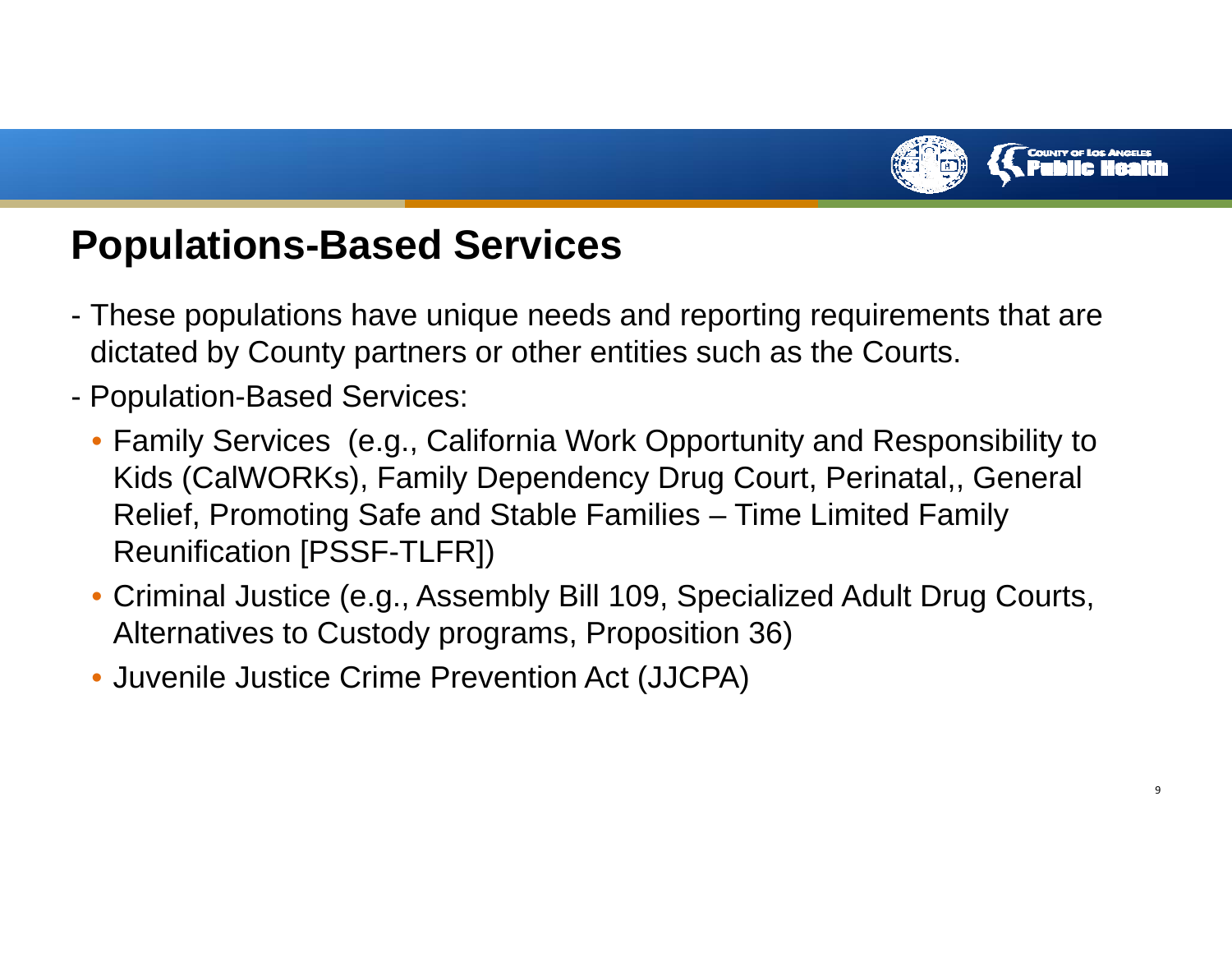

# **Expanding Provider Networks**

- SAPC is in the process of expanding the Special Population provider networks
- SAPC has met or will be meeting with the Provider Networks of each Special Population and has been working closely with agencies to provide technical assistance
- The expansion will be based on the Service Bed Availability Tool (SBAT) listed) listings
- Trainings will be offered to those who meet SBAT Criteria who are able and willing to meet the additional reporting and service responsibilities